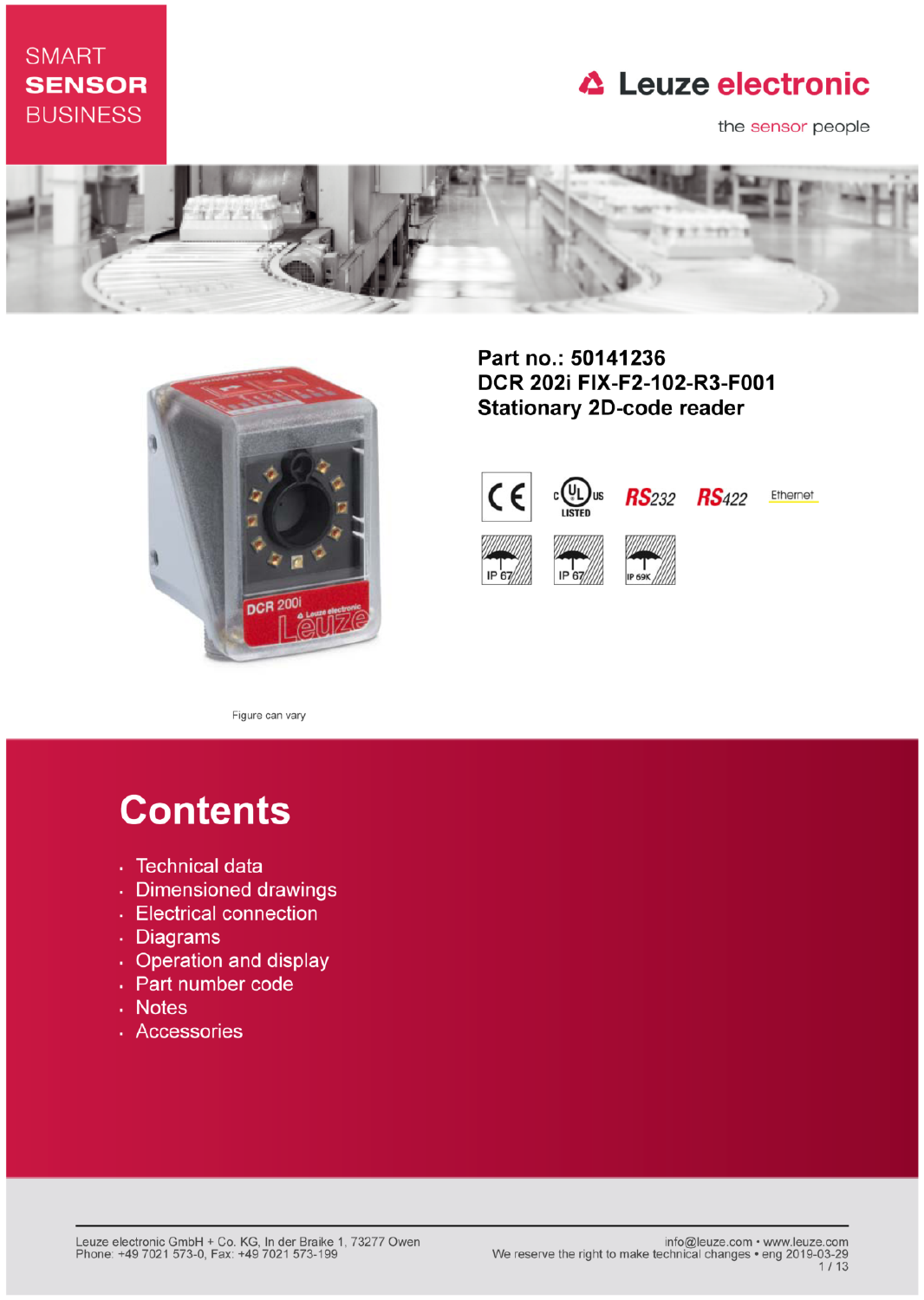### Part no.: 50141236 – DCR 202i FIX-F2-102-R3-F001 – Stationary 2D-code

#### **Technical data**

| <b>Basic data</b>                  |                                                                                                                                                                                                                                                                                                       |
|------------------------------------|-------------------------------------------------------------------------------------------------------------------------------------------------------------------------------------------------------------------------------------------------------------------------------------------------------|
| Series                             | <b>DCR 200i</b>                                                                                                                                                                                                                                                                                       |
| Chip                               | CMOS                                                                                                                                                                                                                                                                                                  |
|                                    |                                                                                                                                                                                                                                                                                                       |
| <b>Functions</b>                   |                                                                                                                                                                                                                                                                                                       |
| Software functions                 | Reading of 1D codes<br>Reading of 2D codes                                                                                                                                                                                                                                                            |
|                                    |                                                                                                                                                                                                                                                                                                       |
| <b>Read data</b>                   |                                                                                                                                                                                                                                                                                                       |
| Code types, readable               | 2/5 Interleaved<br>Aztec<br>Codabar<br>Code 128<br>Code 32<br>Code 39<br>Code 93<br>Data Matrix Code<br><b>EAN 128</b><br><b>EAN 8/13</b><br><b>GS1 Databar</b><br>GS1 Databar Omnidirectional<br>GS1 Databar QR code<br>GS1 Databar Stacked<br><b>PDF417</b><br>Pharma Code<br>QR code<br><b>UPC</b> |
|                                    |                                                                                                                                                                                                                                                                                                       |
| <b>Optical data</b>                |                                                                                                                                                                                                                                                                                                       |
| Reading distance                   | 70  360 mm                                                                                                                                                                                                                                                                                            |
| Light source                       | LED, Red                                                                                                                                                                                                                                                                                              |
| Transmitted-signal shape           | Pulsed                                                                                                                                                                                                                                                                                                |
| Camera resolution, horizontal      | 1,280 px                                                                                                                                                                                                                                                                                              |
| Camera resolution, vertical        | 960 px                                                                                                                                                                                                                                                                                                |
| Module size                        | $0.190.5$ mm                                                                                                                                                                                                                                                                                          |
| Electronic shutter speed           | 0.0685ms                                                                                                                                                                                                                                                                                              |
| Camera type                        | Monochrome                                                                                                                                                                                                                                                                                            |
|                                    |                                                                                                                                                                                                                                                                                                       |
| <b>Electrical data</b>             |                                                                                                                                                                                                                                                                                                       |
| Protective circuit                 | Polarity reversal protection<br>Short circuit protected                                                                                                                                                                                                                                               |
| Performance data                   |                                                                                                                                                                                                                                                                                                       |
| Supply voltage U <sub>B</sub>      | 18  30 V, DC                                                                                                                                                                                                                                                                                          |
| Average power consumption          | 8 W                                                                                                                                                                                                                                                                                                   |
| <b>Inputs</b>                      |                                                                                                                                                                                                                                                                                                       |
| Number of digital switching inputs | 2 Piece(s)                                                                                                                                                                                                                                                                                            |
| <b>Switching inputs</b>            |                                                                                                                                                                                                                                                                                                       |
| Voltage type                       | $\mathsf{DC}$                                                                                                                                                                                                                                                                                         |
| Switching voltage                  | < 10V high, $> 17V$ low at $VIN = 24V$                                                                                                                                                                                                                                                                |
| Switching principle                | <b>NPN</b>                                                                                                                                                                                                                                                                                            |
|                                    |                                                                                                                                                                                                                                                                                                       |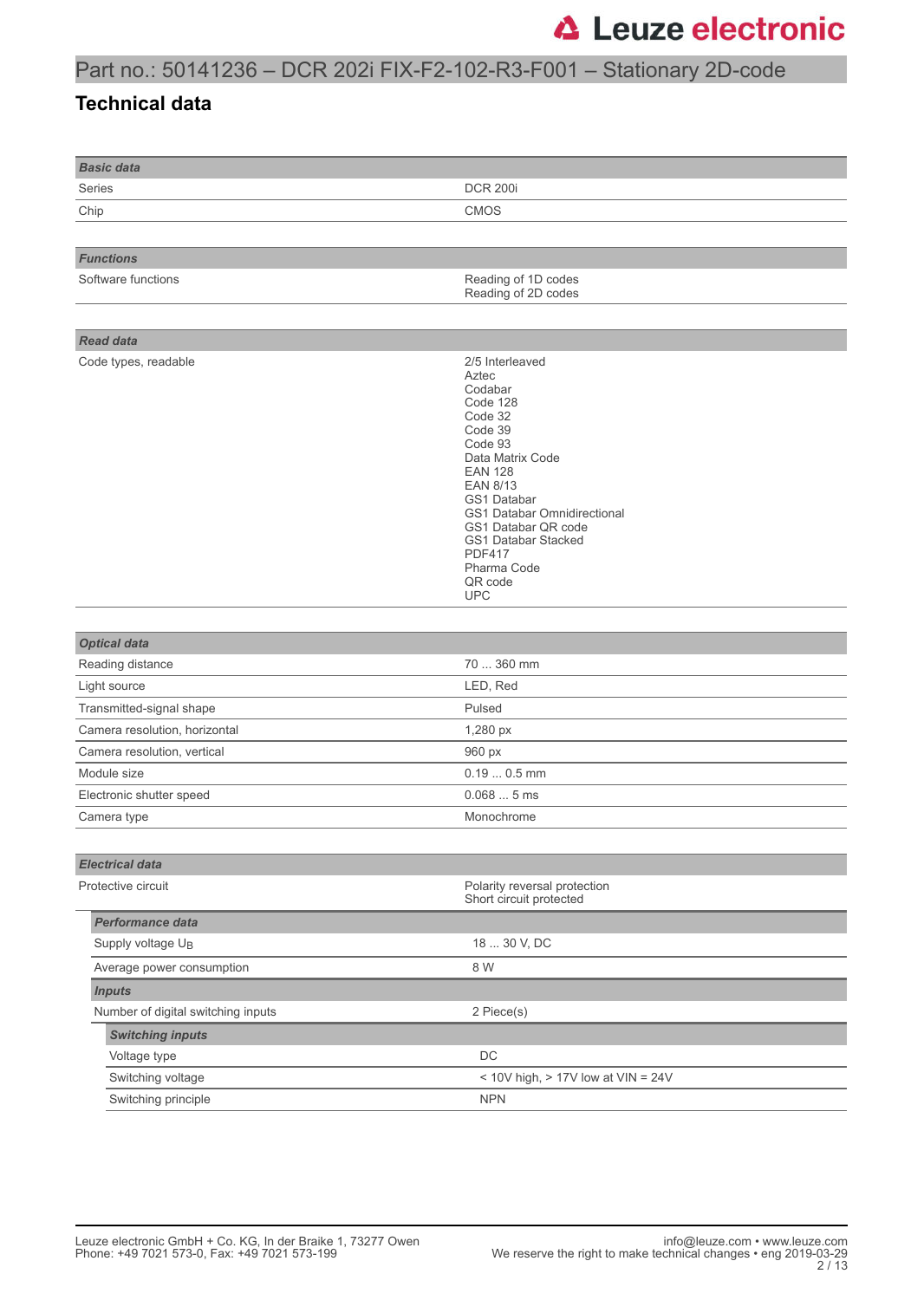### Part no.: 50141236 – DCR 202i FIX-F2-102-R3-F001 – Stationary 2D-code

| <b>Outputs</b>                      |                                            |  |
|-------------------------------------|--------------------------------------------|--|
| Number of digital switching outputs | 2 Piece(s)                                 |  |
| <b>Switching outputs</b>            |                                            |  |
| Voltage type                        | DC                                         |  |
| Switching current, max.             | 100 mA                                     |  |
| <b>Switching output 1</b>           |                                            |  |
| Switching element                   | Transistor, NPN                            |  |
| Switching principle                 | GND switching                              |  |
| <b>Switching output 2</b>           |                                            |  |
| Switching element                   | Transistor, NPN                            |  |
| Switching principle                 | GND switching                              |  |
|                                     |                                            |  |
| <b>Interface</b>                    |                                            |  |
| Type                                | RS 232, RS 422, Ethernet                   |  |
| <b>RS 232</b>                       |                                            |  |
| Function                            | Process                                    |  |
| Transmission speed                  | 4,800  115,200 Bd                          |  |
| Data format                         | Adjustable                                 |  |
| Start bit                           | 1                                          |  |
| Data bit                            | 8 data bits                                |  |
| Stop bit                            | 1 stop bit                                 |  |
| Parity                              | None                                       |  |
| Transmission protocol               | <stx><data><cr><lf></lf></cr></data></stx> |  |
| Data encoding                       | <b>ASCII</b><br><b>Binary</b>              |  |
| <b>RS 422</b>                       |                                            |  |
| Function                            | Process                                    |  |
| Transmission speed                  | 4,800  115,200 Bd                          |  |
| Data format                         | Adjustable                                 |  |
| Start bit                           | 1                                          |  |
| Data bit                            | 7, 8 data bits                             |  |
| Stop bit                            | 1, 2 stop bits                             |  |
| Parity                              | Adjustable                                 |  |
| Data encoding                       | <b>ASCII</b><br><b>Binary</b>              |  |
| <b>Ethernet</b>                     |                                            |  |
| Architecture                        | Client<br>Server                           |  |
| Address assignment                  | <b>DHCP</b><br>Manual address assignment   |  |
| Transmission speed                  | 10 Mbit/s<br>100 Mbit/s                    |  |
| Function                            | Process                                    |  |
| Switch functionality                | None                                       |  |
| Transmission protocol               | TCP/IP, UDP                                |  |
| Service interface                   |                                            |  |
| Type                                | Ethernet                                   |  |
| <b>Ethernet</b>                     |                                            |  |

Function Service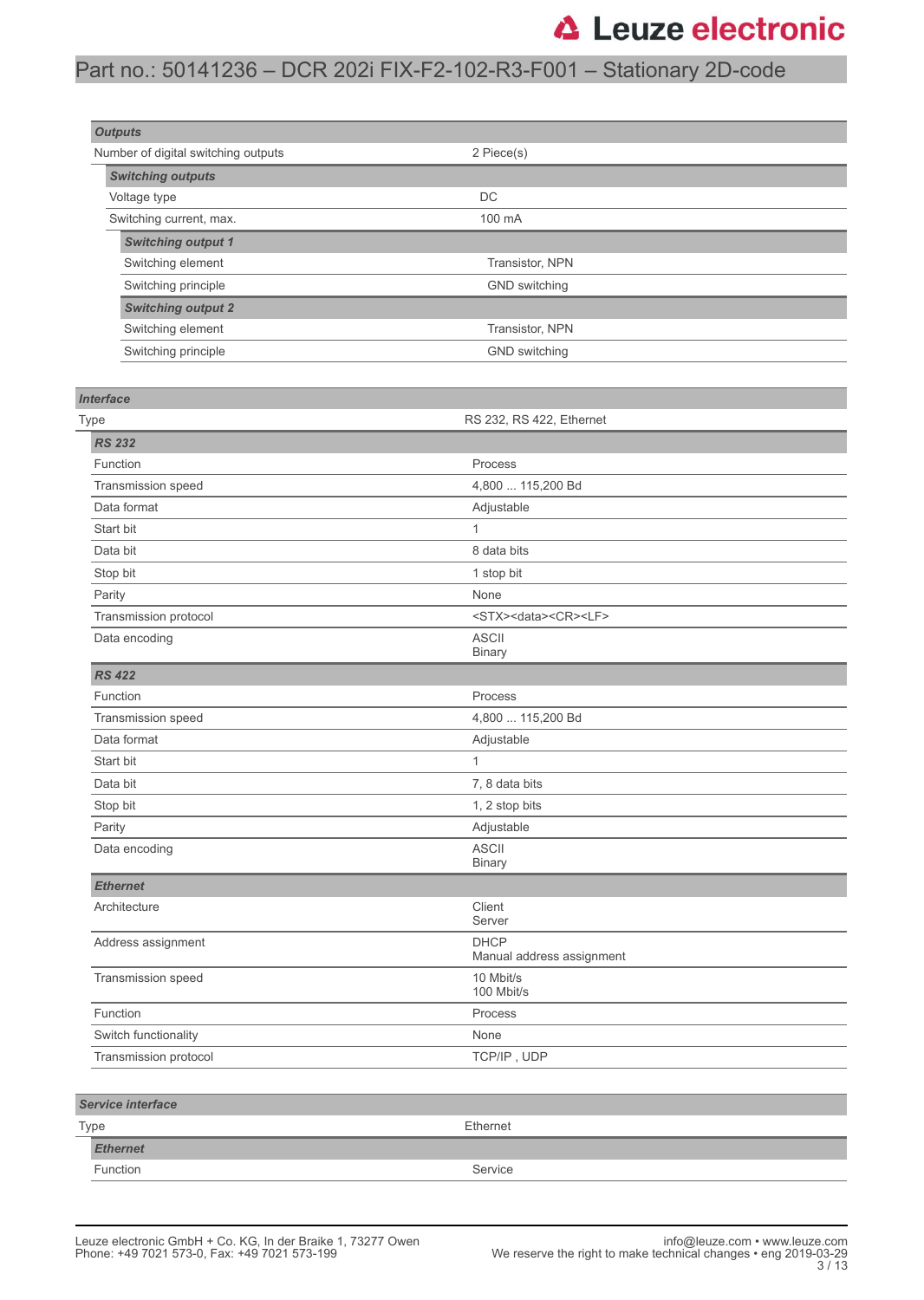### Part no.: 50141236 – DCR 202i FIX-F2-102-R3-F001 – Stationary 2D-code

| <b>Connection</b>                                  |                                                                                 |  |  |
|----------------------------------------------------|---------------------------------------------------------------------------------|--|--|
| Number of connections                              | 2 Piece(s)                                                                      |  |  |
| <b>Connection 1</b>                                | Connector                                                                       |  |  |
| Type of connection<br>Function                     |                                                                                 |  |  |
|                                                    | Data interface<br>Signal IN<br>Signal OUT<br>Voltage supply                     |  |  |
| Thread size                                        | M12                                                                             |  |  |
| Type                                               | Male                                                                            |  |  |
| Material                                           | Stainless steel                                                                 |  |  |
| No. of pins                                        | 12-pin                                                                          |  |  |
| Encoding                                           | A-coded                                                                         |  |  |
| <b>Connection 2</b>                                |                                                                                 |  |  |
| Type of connection                                 | Connector                                                                       |  |  |
| Function                                           | Configuration interface<br>Data interface                                       |  |  |
| Thread size                                        | M12                                                                             |  |  |
| <b>Type</b>                                        | Female                                                                          |  |  |
| Material                                           | Stainless steel                                                                 |  |  |
| No. of pins                                        | 4-pin                                                                           |  |  |
| Encoding                                           | D-coded                                                                         |  |  |
|                                                    |                                                                                 |  |  |
| <b>Mechanical data</b>                             |                                                                                 |  |  |
| Design                                             | Cubic                                                                           |  |  |
| Dimension (W x H x L)                              | 46 mm x 61 mm x 46 mm                                                           |  |  |
| Housing material                                   | Metal<br>Plastic, Diecast aluminum, PC                                          |  |  |
| Lens cover material                                | Plastic                                                                         |  |  |
| Net weight                                         | 392 g                                                                           |  |  |
| Housing color                                      | Silver                                                                          |  |  |
| Type of fastening                                  | Mounting thread<br>Via optional mounting device                                 |  |  |
| <b>Operation and display</b>                       |                                                                                 |  |  |
| Type of display                                    | LED                                                                             |  |  |
| Number of LEDs                                     | 3 Piece(s)                                                                      |  |  |
| Type of configuration                              | Configuration codes<br>Teach-in<br>Via web browser                              |  |  |
| <b>Environmental data</b>                          |                                                                                 |  |  |
| Ambient temperature, operation                     | 050 °C                                                                          |  |  |
| Ambient temperature, storage                       | -20  70 °C                                                                      |  |  |
| Relative humidity (non-condensing)                 | 90 %                                                                            |  |  |
|                                                    |                                                                                 |  |  |
| <b>Certifications</b>                              |                                                                                 |  |  |
| Degree of protection                               | IP 67 when in the plugged-in and screwed-down state (EN 60529)<br><b>IP 69K</b> |  |  |
| Protection class                                   | Ш                                                                               |  |  |
| Certifications                                     | c UL US                                                                         |  |  |
| Test procedure for EMC in accordance with standard | EN 61000-6-2<br>EN 61000-6-4                                                    |  |  |
|                                                    |                                                                                 |  |  |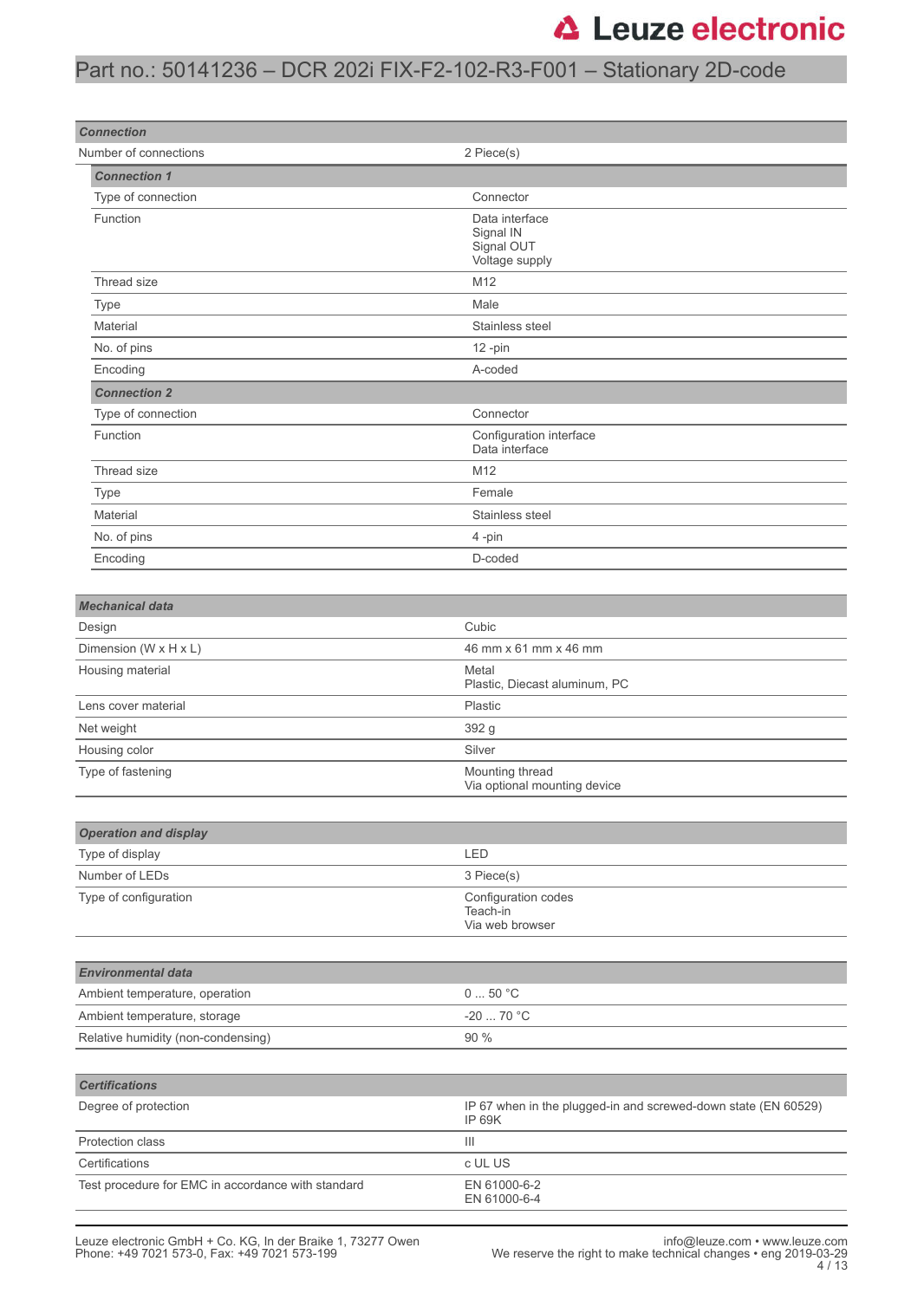### Part no.: 50141236 – DCR 202i FIX-F2-102-R3-F001 – Stationary 2D-code

| Test procedure for continuous shock in accordance with standard | IEC 60068-2-29, test Eb |
|-----------------------------------------------------------------|-------------------------|
| Test procedure for vibration in accordance with standard        | IEC 60068-2-6, test Fc  |
|                                                                 |                         |
| <b>Classification</b>                                           |                         |
| Customs tariff number                                           | 84719000                |
| eCl@ss 8.0                                                      | 27280103                |
| eCl@ss 9.0                                                      | 27280103                |
| <b>ETIM 5.0</b>                                                 | EC002999                |
| <b>ETIM 6.0</b>                                                 | EC002999                |

#### **Dimensioned drawings**

All dimensions in millimeters



#### **Electrical connection**

| <b>Connection 1</b>         | PWR / SWIO                                                  |  |
|-----------------------------|-------------------------------------------------------------|--|
| Type of connection          | Connector                                                   |  |
| Function                    | Data interface<br>Signal IN<br>Signal OUT<br>Voltage supply |  |
| Thread size                 | M <sub>12</sub>                                             |  |
| Type                        | Male                                                        |  |
| Material<br>Stainless steel |                                                             |  |
| No. of pins                 | $12$ -pin                                                   |  |
| Encoding<br>A-coded         |                                                             |  |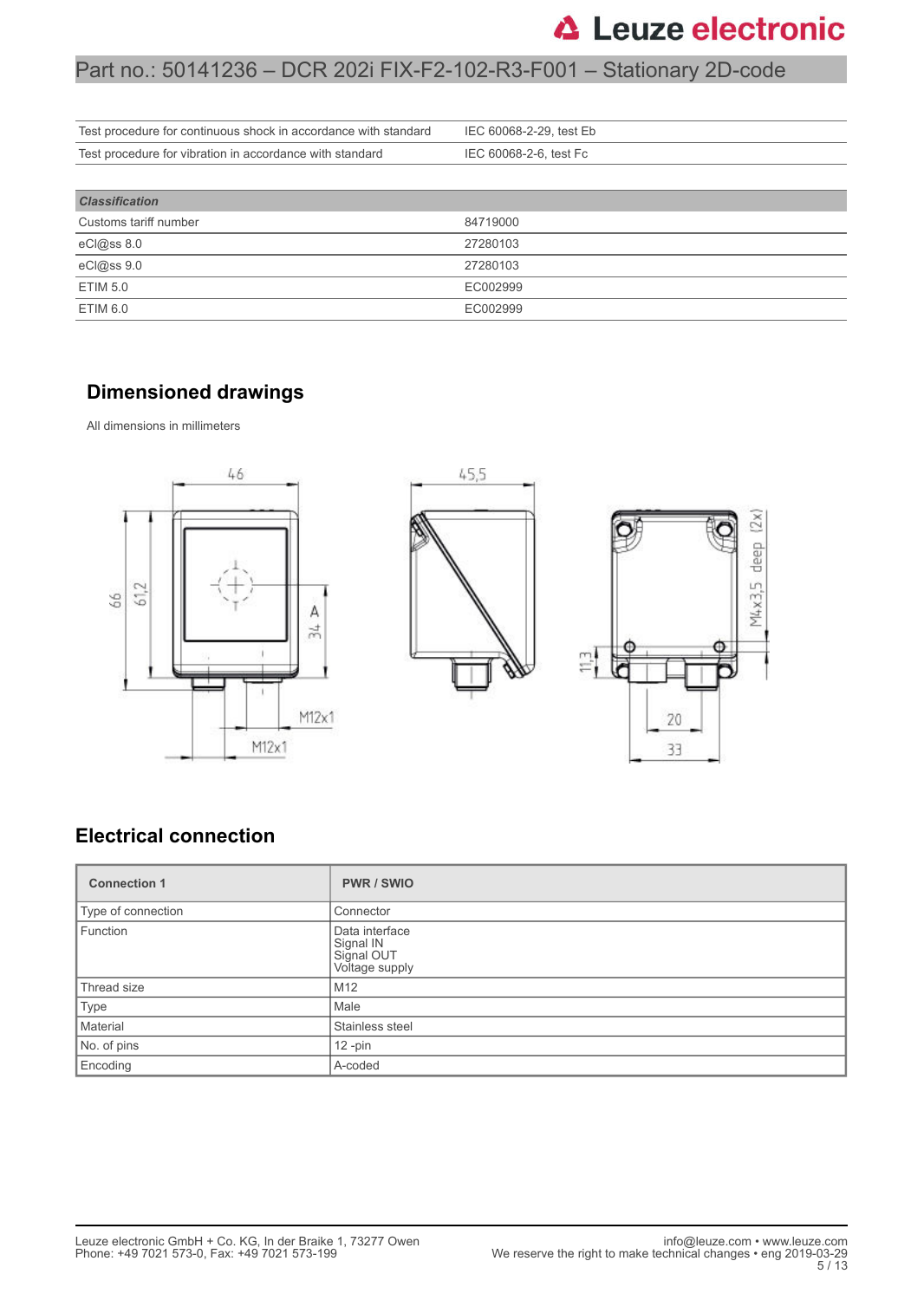## Part no.: 50141236 – DCR 202i FIX-F2-102-R3-F001 – Stationary 2D-code

| Pin                       | Pin assignment          |  |  |  |
|---------------------------|-------------------------|--|--|--|
| $\mathbf{1}$              | <b>VIN</b>              |  |  |  |
| $\overline{2}$            | <b>GNDIN</b>            |  |  |  |
| $\ensuremath{\mathsf{3}}$ | SWIN <sub>1</sub>       |  |  |  |
| $\overline{4}$            | SWOUT <sub>2</sub>      |  |  |  |
| 5                         | <b>FE</b>               |  |  |  |
| 6                         | GND RS 232 / GND RS 422 |  |  |  |
| $\overline{7}$            | Rx-                     |  |  |  |
| 8                         | $Tx -$                  |  |  |  |
| 9                         | RxD/Rx+                 |  |  |  |
| 10                        | $TxD/Tx+$               |  |  |  |
| 11                        | SWIN <sub>3</sub>       |  |  |  |
| 12                        | SWOUT 4                 |  |  |  |



| <b>Connection 2</b> | <b>HOST</b>                               |  |
|---------------------|-------------------------------------------|--|
| Type of connection  | Connector                                 |  |
| Function            | Configuration interface<br>Data interface |  |
| Thread size         | M <sub>12</sub>                           |  |
| Type                | Female                                    |  |
| Material            | Stainless steel                           |  |
| No. of pins         | $4$ -pin                                  |  |
| Encoding            | D-coded                                   |  |

| Pin | Pin assignment |
|-----|----------------|
|     | $+(-$          |
|     | RD+            |
|     | $+1$ )-        |
|     | RD-            |

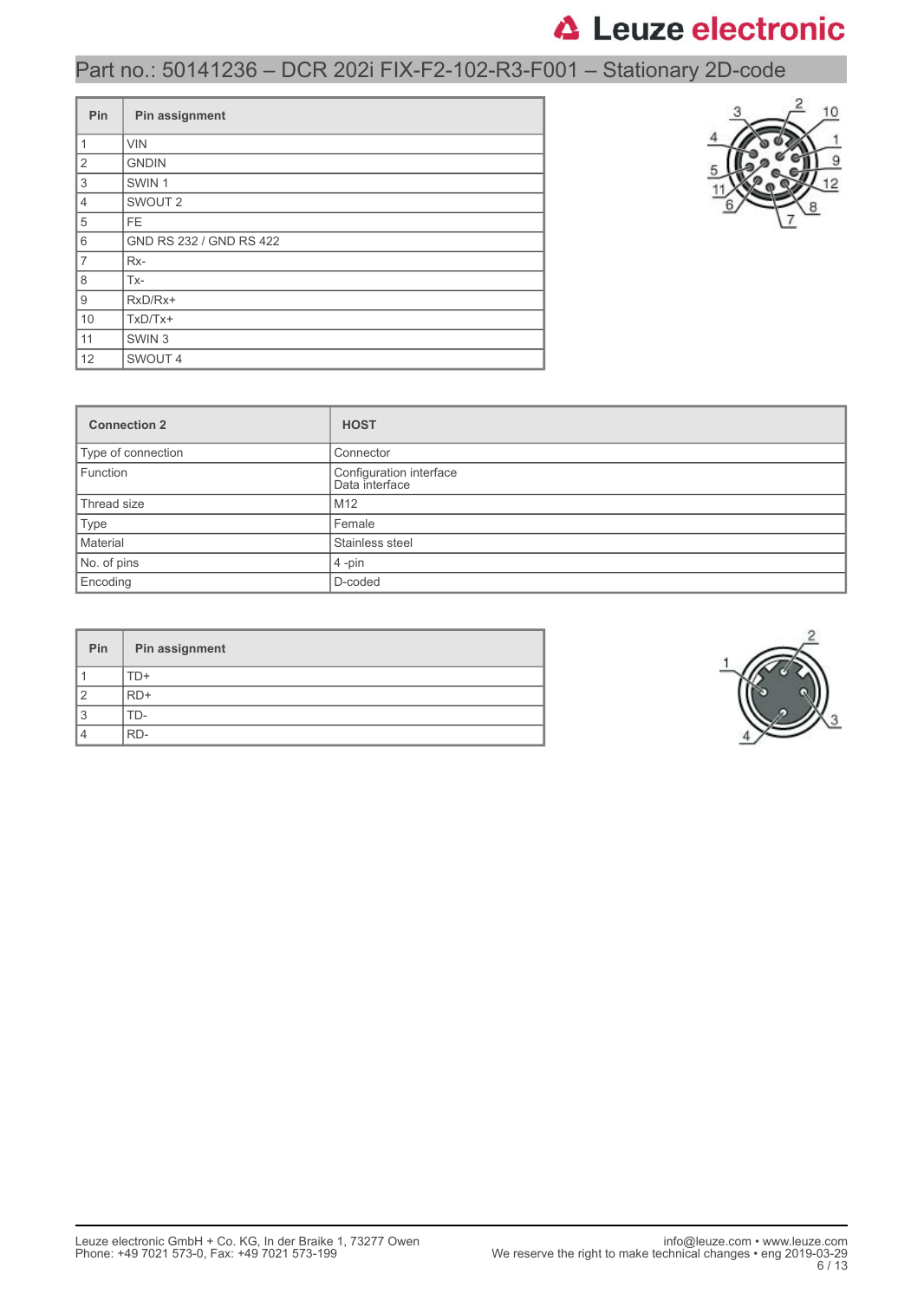### Part no.: 50141236 – DCR 202i FIX-F2-102-R3-F001 – Stationary 2D-code

#### **Diagrams**

Reading distances



Relationship between camera distance and reading field size

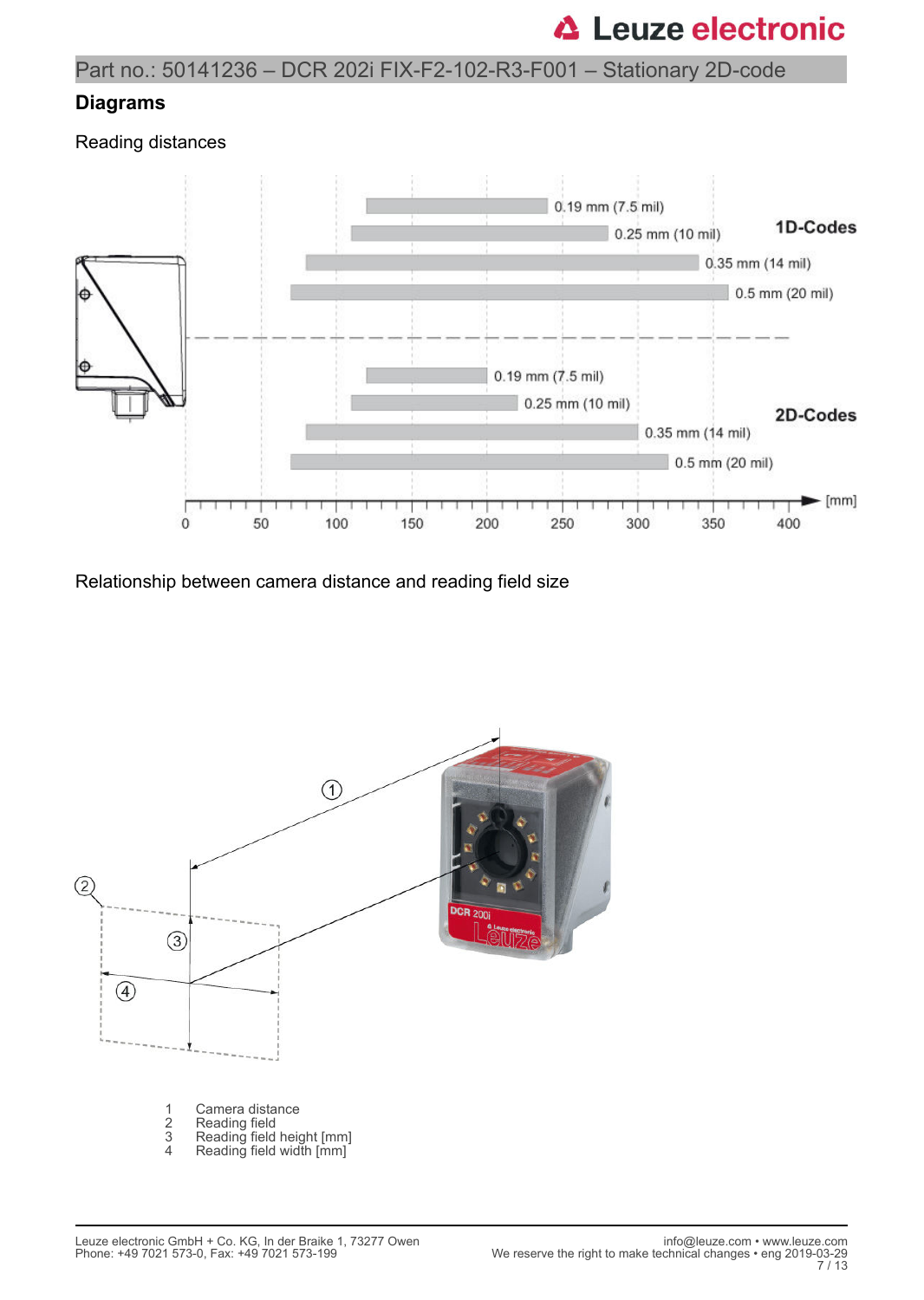### Part no.: 50141236 – DCR 202i FIX-F2-102-R3-F001 – Stationary 2D-code



1 Camera distance [mm]<br>2 Reading field: width x h Reading field: width x height [mm]

#### **Operation and display**

#### LEDs

| <b>LED</b>   |            | <b>Display</b>               | <b>Meaning</b>                     |  |
|--------------|------------|------------------------------|------------------------------------|--|
| 1            | PWR Off    |                              | No supply voltage                  |  |
|              |            | Green, flashing              | Initialization                     |  |
|              |            | Green, continuous light      | Operational readiness              |  |
|              |            | Orange, continuous light     | Service operation                  |  |
|              |            | Red, flashing                | Device OK, warning set             |  |
|              |            | Red, continuous light        | Device error                       |  |
| <sup>2</sup> | <b>NET</b> | Off                          | No supply voltage                  |  |
|              |            | Green, flashing              | Initialization                     |  |
|              |            | Green, continuous light      | Operational readiness              |  |
|              |            | Red, flashing                | Communication error                |  |
|              |            | Red, continuous light        | Network error                      |  |
| 3            |            | LINK Green, continuous light | Ethernet connection is established |  |
|              |            | Yellow, flashing             | Data exchange active               |  |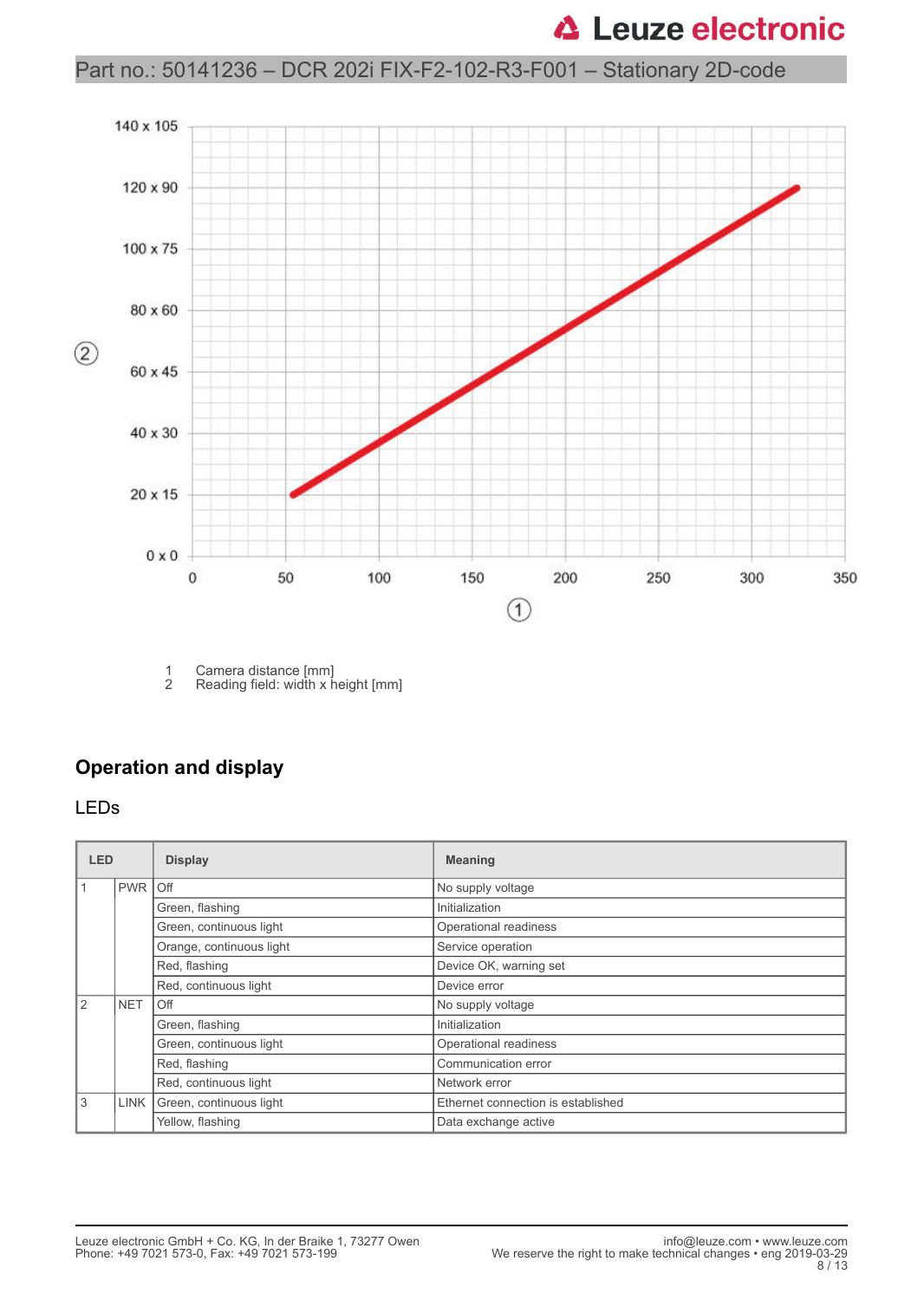#### Part no.: 50141236 – DCR 202i FIX-F2-102-R3-F001 – Stationary 2D-code

#### **Part number code**

Part designation: **DCR XXX YYY-Z-AAA-BC-D-EEEE**

| <b>DCR</b>  | <b>Operating principle:</b>                                                                                                                                                              |
|-------------|------------------------------------------------------------------------------------------------------------------------------------------------------------------------------------------|
|             | DCR: Dual Code Reader                                                                                                                                                                    |
| <b>XXXX</b> | Series/interface (integrated fieldbus technology):<br>202i: Ethernet TCP/IP, UDP, RS 232/RS 422<br>248i: PROFINET-IO, Ethernet TCP/IP, UDP, RS 232/RS 422                                |
| <b>YYY</b>  | Equipment:<br>FIX: Fixed focal length                                                                                                                                                    |
| Ζ           | Optics:<br>U: Ultra high density (very close)<br>N: High Density (close)<br>M: Medium Density (medium distance)<br>F: Low Density (remote)<br>L: Ultra low density (very large distance) |
| <b>AAA</b>  | Beam exit:<br>$102:$ front                                                                                                                                                               |
| B           | Illumination:<br>R: Red light                                                                                                                                                            |
| C           | <b>Resolution range:</b><br>3: 1280 x 960 pixels                                                                                                                                         |
| D           | <b>Protective screen:</b><br>n/a: Plastic<br>G: Glass<br>P: Polarization filter                                                                                                          |
| <b>EEEE</b> | <b>Special equipment:</b><br>V: Stainless steel housing<br>F001: NPN inputs/outputs<br>H: with heating                                                                                   |

**Note**

A list with all available device types can be found on the Leuze electronic website at www.leuze.com.

#### **Notes**

|           | Observe intended use!                                                            |  |  |
|-----------|----------------------------------------------------------------------------------|--|--|
| $\bullet$ | This product is not a safety sensor and is not intended as personnel protection. |  |  |
|           | The product may only be put into operation by competent persons.                 |  |  |

• Only use the product in accordance with its intended use.

#### **Accessories**

## Connection technology - Connection unit

| Part no. | <b>Designation</b>          | <b>Article</b>             | <b>Description</b>                                                                                                                                        |
|----------|-----------------------------|----------------------------|-----------------------------------------------------------------------------------------------------------------------------------------------------------|
| 50130109 | <b>MA 150</b>               | Modular<br>connection unit | Supply voltage: 18  30 V<br>Current consumption, max.: 150 mA<br>Connections: 5 Piece(s)<br>Degree of protection: IP 67                                   |
| 50112893 | MA 204i Profibus<br>Gateway | Modular<br>connection unit | Supply voltage: 18  30 V<br>Current consumption, max.: 300 mA<br>Interface: PROFIBUS DP, RS 232<br>Connections: 6 Piece(s)<br>Degree of protection: IP 65 |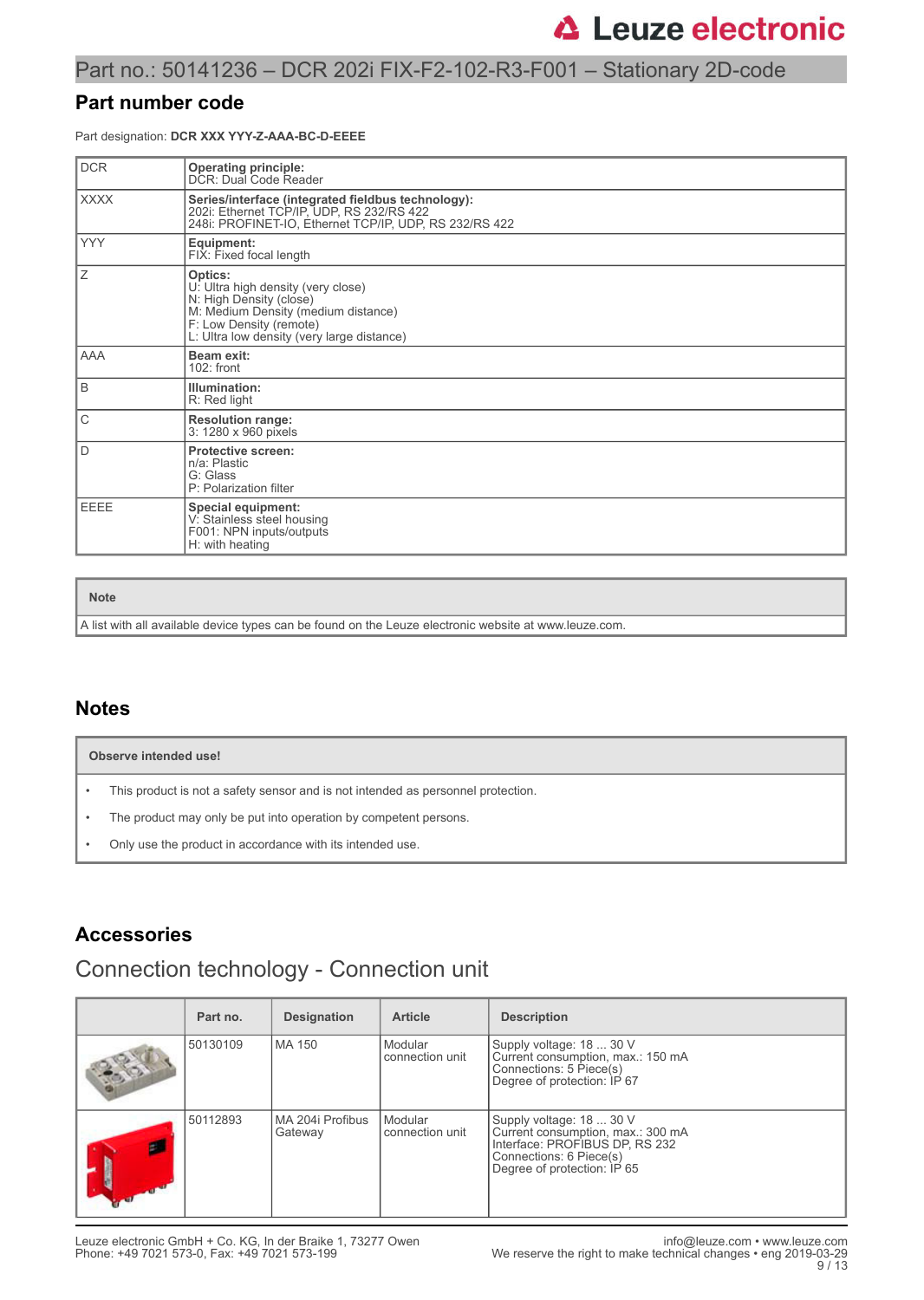### Part no.: 50141236 – DCR 202i FIX-F2-102-R3-F001 – Stationary 2D-code

| Part no. | <b>Designation</b>                     | <b>Article</b>             | <b>Description</b>                                                                                                                                        |
|----------|----------------------------------------|----------------------------|-----------------------------------------------------------------------------------------------------------------------------------------------------------|
| 50114154 | MA 235i<br>CANopen<br>Gateway          | Modular<br>connection unit | Supply voltage: 18  30 V<br>Current consumption, max.: 300 mA<br>Interface: CANopen, RS 232<br>Connections: 6 Piece(s)<br>Degree of protection: IP 65     |
| 50114155 | MA 238i EtherCAT Modular<br>Gateway    | connection unit            | Supply voltage: 18  30 V<br>Current consumption, max.: 300 mA<br>Interface: EtherCAT, RS 232<br>Connections: 6 Piece(s)<br>Degree of protection: IP 65    |
| 50112891 | MA 248i Profinet<br>Gateway            | Modular<br>connection unit | Supply voltage: 18  30 V<br>Current consumption, max.: 300 mA<br>Interface: PROFINET, RS 232<br>Connections: 6 Piece(s)<br>Degree of protection: IP 65    |
| 50114156 | MA 255i<br><b>DeviceNet</b><br>Gateway | Modular<br>connection unit | Supply voltage: 18  30 V<br>Current consumption, max.: 300 mA<br>Interface: RS 232, DeviceNet<br>Connections: 6 Piece(s)<br>Degree of protection: IP 67   |
| 50114157 | MA 258i EtherNet/<br>IP Gateway        | Modular<br>connection unit | Supply voltage: 18  30 V<br>Current consumption, max.: 300 mA<br>Interface: EtherNet IP, RS 232<br>Connections: 6 Piece(s)<br>Degree of protection: IP 65 |

## Connection technology - Connection cables

|  | Part no. | <b>Designation</b>                         | <b>Article</b>   | <b>Description</b>                                                                                                                                                 |
|--|----------|--------------------------------------------|------------------|--------------------------------------------------------------------------------------------------------------------------------------------------------------------|
|  | 50130281 | KD S-M12-CA-<br>P <sub>1</sub> -020        | Connection cable | Connection 1: Connector, M12, Axial, Female, A-coded, 12-pin<br>Connection 2: Open end<br>Shielded: Yes<br>Cable length: 2,000 mm<br>Sheathing material: PUR       |
|  | 50130282 | <b>KD S-M12-CA-</b><br>P <sub>1</sub> -050 | Connection cable | Connection 1: Connector, M12, Axial, Female, A-coded, 12-pin<br>Connection 2: Open end<br>Shielded: Yes<br>Cable length: 5,000 mm<br>Sheathing material: PUR       |
|  | 50130283 | <b>KD S-M12-CA-</b><br>P <sub>1</sub> -100 | Connection cable | Connection 1: Connector, M12, Axial, Female, A-coded, 12-pin<br>Connection 2: Open end<br>Shielded: Yes<br>Cable length: 10,000 mm<br>Sheathing material: PUR      |
|  | 50134943 | <b>KD S-M12-CW-</b><br>P <sub>1</sub> -050 | Connection cable | Connection 1: Connector, M12, Angled, Female, A-coded, 12 -<br>pin<br>Connection 2: Open end<br>Shielded: Yes<br>Cable length: 5,000 mm<br>Sheathing material: PUR |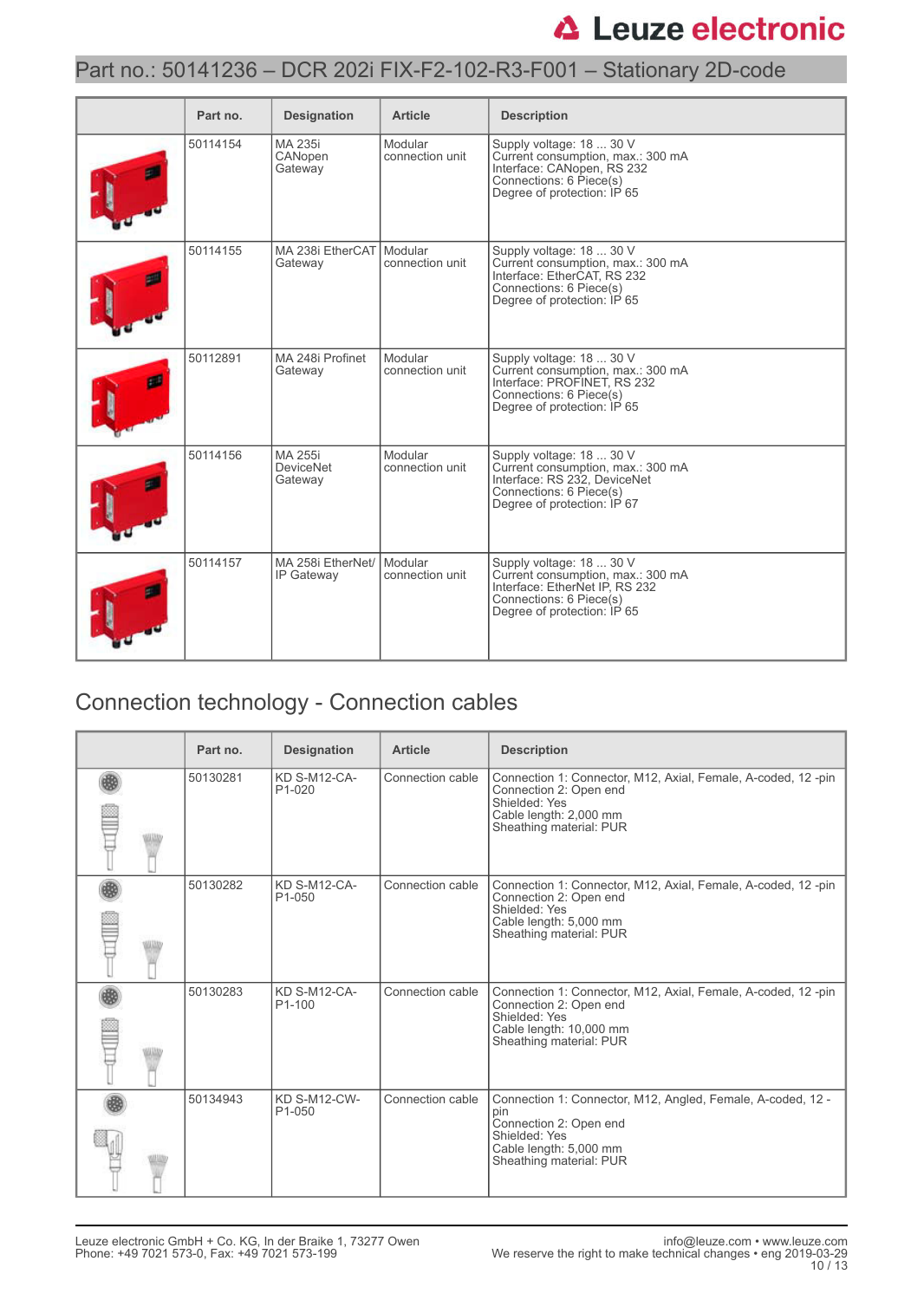### Part no.: 50141236 – DCR 202i FIX-F2-102-R3-F001 – Stationary 2D-code

|   | Part no. | <b>Designation</b>             | <b>Article</b>   | <b>Description</b>                                                                                                                                                                              |
|---|----------|--------------------------------|------------------|-------------------------------------------------------------------------------------------------------------------------------------------------------------------------------------------------|
| W | 50135073 | <b>KS ET-M12-4A-</b><br>P7-020 | Connection cable | Suitable for interface: Ethernet<br>Connection 1: Connector, M12, Axial, Male, D-coded, 4 -pin<br>Connection 2: Open end<br>Shielded: Yes<br>Cable length: 2,000 mm<br>Sheathing material: PUR  |
|   | 50135074 | <b>KS ET-M12-4A-</b><br>P7-050 | Connection cable | Suitable for interface: Ethernet<br>Connection 1: Connector, M12, Axial, Male, D-coded, 4-pin<br>Connection 2: Open end<br>Shielded: Yes<br>Cable length: 5,000 mm<br>Sheathing material: PUR   |
| W | 50135075 | <b>KS ET-M12-4A-</b><br>P7-100 | Connection cable | Suitable for interface: Ethernet<br>Connection 1: Connector, M12, Axial, Male, D-coded, 4 -pin<br>Connection 2: Open end<br>Shielded: Yes<br>Cable length: 10,000 mm<br>Sheathing material: PUR |
| W | 50135076 | <b>KS ET-M12-4A-</b><br>P7-150 | Connection cable | Suitable for interface: Ethernet<br>Connection 1: Connector, M12, Axial, Male, D-coded, 4-pin<br>Connection 2: Open end<br>Shielded: Yes<br>Cable length: 15,000 mm<br>Sheathing material: PUR  |
| W | 50135077 | <b>KS ET-M12-4A-</b><br>P7-300 | Connection cable | Suitable for interface: Ethernet<br>Connection 1: Connector, M12, Axial, Male, D-coded, 4 -pin<br>Connection 2: Open end<br>Shielded: Yes<br>Cable length: 30,000 mm<br>Sheathing material: PUR |
|   | 50134942 | <b>KS ET-M12-4W-</b><br>P7-050 | Connection cable | Suitable for interface: Ethernet<br>Connection 1: Connector, M12, Angled, Male, D-coded, 4 -pin<br>Connection 2: Open end<br>Shielded: Yes<br>Cable length: 5,000 mm<br>Sheathing material: PUR |

## Connection technology - Interconnection cables

|            | Part no. | <b>Designation</b>                     | <b>Article</b>           | <b>Description</b>                                                                                                                                                                                                                                               |
|------------|----------|----------------------------------------|--------------------------|------------------------------------------------------------------------------------------------------------------------------------------------------------------------------------------------------------------------------------------------------------------|
|            | 50132488 | KB JST-<br>M12A-12P-50                 | Interconnection<br>cable |                                                                                                                                                                                                                                                                  |
|            | 50137694 | KDS S-M12-CA-<br>M12-5A-<br>P1-004-23X | Interconnection<br>cable | Connection 1: Connector, M12, Axial, Female, A-coded, 12-pin<br>Connection 2: Connector, M12, Axial, Male, A-coded, 5-pin<br>Shielded: Yes<br>Cable, crossed: Connection 1, pin $2 \le$ > connection 2, pin 3<br>Cable length: 400 mm<br>Sheathing material: PUR |
| O)<br>1.11 | 50130284 | KDS S-M12-CA-<br>M12-CA-P1-020         | Interconnection<br>cable | Connection 1: Connector, M12, Axial, Female, A-coded, 12-pin<br>Connection 2: Connector, M12, Axial, Male, A-coded, 12-pin<br>Shielded: Yes<br>Cable length: 2,000 mm<br>Sheathing material: PUR                                                                 |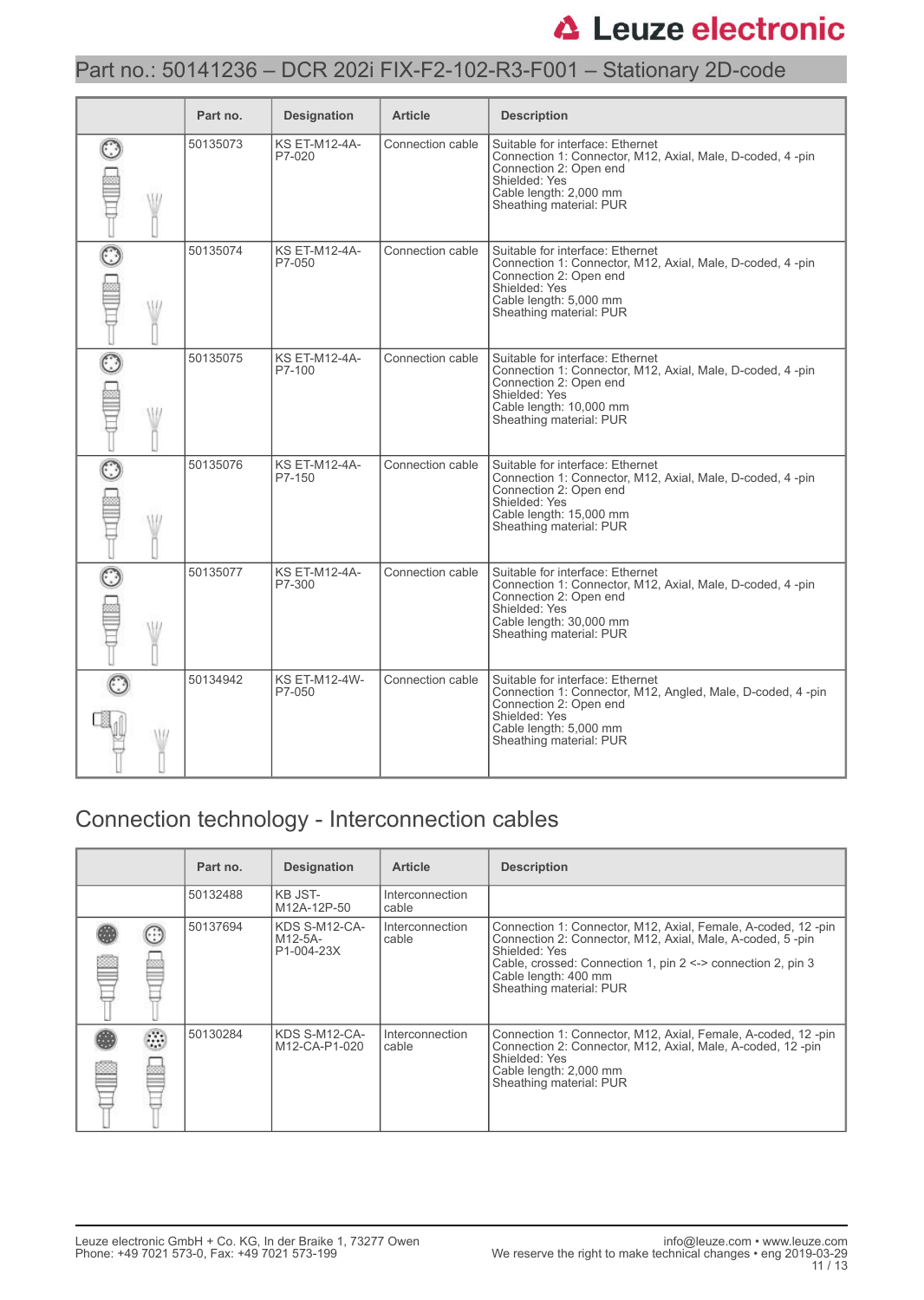### Part no.: 50141236 – DCR 202i FIX-F2-102-R3-F001 – Stationary 2D-code

|               |                   | Part no. | <b>Designation</b>                     | <b>Article</b>           | <b>Description</b>                                                                                                                                                                                                                 |
|---------------|-------------------|----------|----------------------------------------|--------------------------|------------------------------------------------------------------------------------------------------------------------------------------------------------------------------------------------------------------------------------|
|               |                   | 50130285 | KDS S-M12-CA-<br>M12-CA-P1-050         | Interconnection<br>cable | Connection 1: Connector, M12, Axial, Female, A-coded, 12-pin<br>Connection 2: Connector, M12, Axial, Male, A-coded, 12-pin<br>Shielded: Yes<br>Cable length: 5,000 mm<br>Sheathing material: PUR                                   |
|               |                   | 50130286 | KDS S-M12-CA-<br>M12-CA-P1-100         | Interconnection<br>cable | Connection 1: Connector, M12, Axial, Female, A-coded, 12-pin<br>Connection 2: Connector, M12, Axial, Male, A-coded, 12 -pin<br>Shielded: Yes<br>Cable length: 10,000 mm<br>Sheathing material: PUR                                 |
| $\odot$       | $_{\odot}$        | 50137077 | <b>KSS ET-M12-4A-</b><br>M12-4A-P7-020 | Interconnection<br>cable | Suitable for interface: Ethernet<br>Connection 1: Connector, M12, Axial, Male, D-coded, 4 -pin<br>Connection 2: Connector, M12, Axial, Male, D-coded, 4 -pin<br>Shielded: Yes<br>Cable length: 1,000 mm<br>Sheathing material: PUR |
|               | $\odot$           | 50137078 | KSS ET-M12-4A-<br>M12-4A-P7-050        | Interconnection<br>cable | Suitable for interface: Ethernet<br>Connection 1: Connector, M12, Axial, Male, D-coded, 4 -pin<br>Connection 2: Connector, M12, Axial, Male, D-coded, 4-pin<br>Shielded: Yes<br>Cable length: 1,000 mm<br>Sheathing material: PUR  |
| O             | $_{\odot}$        | 50137079 | <b>KSS ET-M12-4A-</b><br>M12-4A-P7-100 | Interconnection<br>cable | Suitable for interface: Ethernet<br>Connection 1: Connector, M12, Axial, Male, D-coded, 4 -pin<br>Connection 2: Connector, M12, Axial, Male, D-coded, 4-pin<br>Shielded: Yes<br>Cable length: 10,000 mm<br>Sheathing material: PUR |
|               | $\odot$           | 50137080 | <b>KSS ET-M12-4A-</b><br>M12-4A-P7-150 | Interconnection<br>cable | Suitable for interface: Ethernet<br>Connection 1: Connector, M12, Axial, Male, D-coded, 4-pin<br>Connection 2: Connector, M12, Axial, Male, D-coded, 4-pin<br>Shielded: Yes<br>Cable length: 15,000 mm<br>Sheathing material: PUR  |
| $\frac{1}{2}$ | ⇔<br>흡<br>Ū       | 50135080 | KSS ET-M12-4A-<br>RJ45-A-P7-020        | Interconnection<br>cable | Suitable for interface: Ethernet<br>Connection 1: Connector, M12, Axial, Male, D-coded, 4 -pin<br>Connection 2: RJ45<br>Shielded: Yes<br>Cable length: 2,000 mm<br>Sheathing material: PUR                                         |
|               | ⇔<br>コロロービー<br>電話 | 50135081 | <b>KSS ET-M12-4A-</b><br>RJ45-A-P7-050 | Interconnection<br>cable | Suitable for interface: Ethernet<br>Connection 1: Connector, M12, Axial, Male, D-coded, 4-pin<br>Connection 2: RJ45<br>Shielded: Yes<br>Cable length: 5,000 mm<br>Sheathing material: PUR                                          |
| $\odot$       | ⇔<br>H<br>Dom     | 50135082 | KSS ET-M12-4A-<br>RJ45-A-P7-100        | Interconnection<br>cable | Suitable for interface: Ethernet<br>Connection 1: Connector, M12, Axial, Male, D-coded, 4-pin<br>Connection 2: RJ45<br>Shielded: Yes<br>Cable length: 10,000 mm<br>Sheathing material: PUR                                         |
|               | ⇔<br>H<br>Ū       | 50135083 | KSS ET-M12-4A-<br>RJ45-A-P7-150        | Interconnection<br>cable | Suitable for interface: Ethernet<br>Connection 1: Connector, M12, Axial, Male, D-coded, 4-pin<br>Connection 2: RJ45<br>Shielded: Yes<br>Cable length: 15,000 mm<br>Sheathing material: PUR                                         |